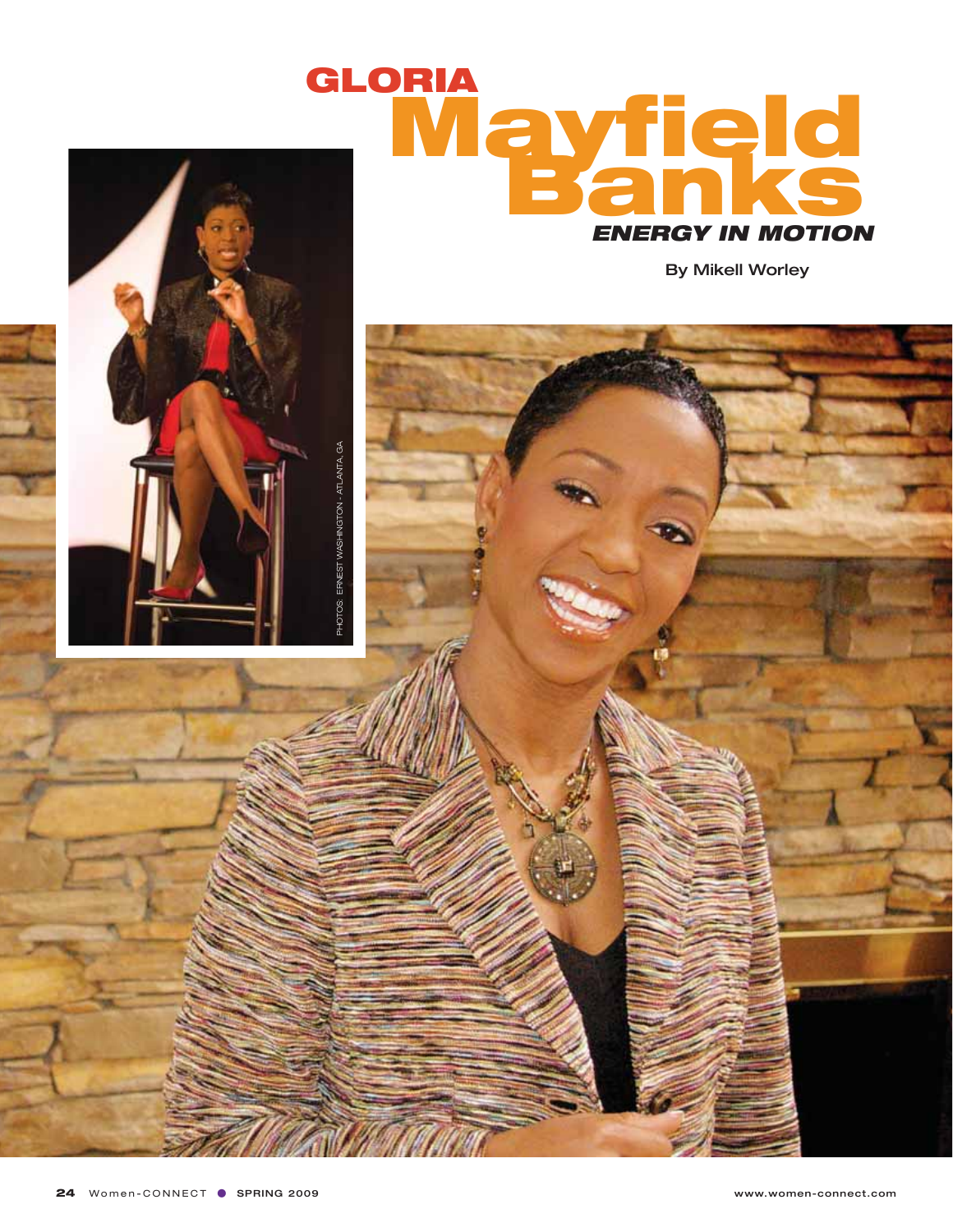fter about five minutes into my conversation with Gloria Mayfield Banks, I be-<br>came concerned that the phone lines might not be able to handle all that energy.<br>She has been called "Energy in Motion" and it did not take lon came concerned that the phone lines might not be able to handle all that energy. She has been called "Energy in Motion" and it did not take long to understand why. She sprinkled insights and words of wisdom throughout our talk, as she gave an overview of her journey to success. There is no doubt Gloria has reached the peak many times throughout her life, and it is probably a safe bet to say that she has more mountains to climb.

Gloria is one of the top ten sales people in the world for Mary Kay, Inc. She broke a company record by achieving Elite Executive National Sales Director faster than anyone in the company's 45-year history, and there are only five women in the company that hold that position. Gloria is also Mary Kay's number one African-American sales person in the world.

Notwithstanding her accomplishments at Mary Kay, more than ten years ago Gloria partnered with Angie Onianwa to found Charisma Factor, Inc., a corporate-planning company. Banks is also an internationally sought after motivational speaker and trainer who has achieved success in Canada, China, Germany, Mexico, and Russia. This dynamo has a college degree and a Harvard MBA.

Aside from her stellar career achievements, Gloria overcame obstacles in her personal life and has a lot to share with other women hoping to do the same. "If you want an amazing man, be an amazing woman." That is Gloria's advice for women who are looking for

an ideal man. "I have a wonderful husband, Ken, but there was a time when I was in an abusive relationship, and I have a lot of compassion for women who are going through that. I had an education, confidence, and a strong support system and yet I was still a victim." She adds, "There are women who don't have anywhere

## **If you want an amazing man, be an amazing woman.**

to go, feel that they won't be able to make a living, and lack the confidence to leave."

In addition to being an advocate for women, Gloria frequently works with children, teaching them skills and habits that they can apply to build successful lives. As someone who suffers from dyslexia, she has great empathy for those with learning disabilities, and last year she received the 2008 Dare to Dream Outstanding Achievement Dyslexia Award.

Gloria credits her family for her positive attitude. "My parents raised us in a high selfesteem household. I am the third of four girls. We've all done well. Amy has a cake company in Chicago, Pamela has a writing business in Detroit, and Wendy was just inducted in the U.S. Hall of Fame of Gymnastics, and owns a gym in Harlem," she notes with pride.

"We were surrounded by a very 'on purpose' Black Pride in our neighborhood growing up in Detroit," observes Gloria. "In junior high I attended one of the first classes to be diversified. In 7<sup>th</sup> grade I was diagnosed with dyslexia. Having a learning disability is a challenge, and yet great things can be accomplished if we have support and encouragement and we work hard."

Gloria was fortunate to have Doris Mason, a business guidance counselor, steer her in a positive direction in high school. The teenage Gloria entered a special program for students interested in the area of business. "I believed in my ability and always had an esprit de corps and a competitive edge. I became the captain of the cheerleading squad in a predominantly white school in the 1970s, a position that helped me focus my energy and sharpen my team building skills."

From there Banks attended Howard University in Washington, D.C. After graduating she moved to Boston. "I became manufacturing supervisor at the Polaroid Corporation in the evenings. There were a lot of men – clearly a rough man's world. I got caught in the racial and gender gap and after two years I decided to go back to school."